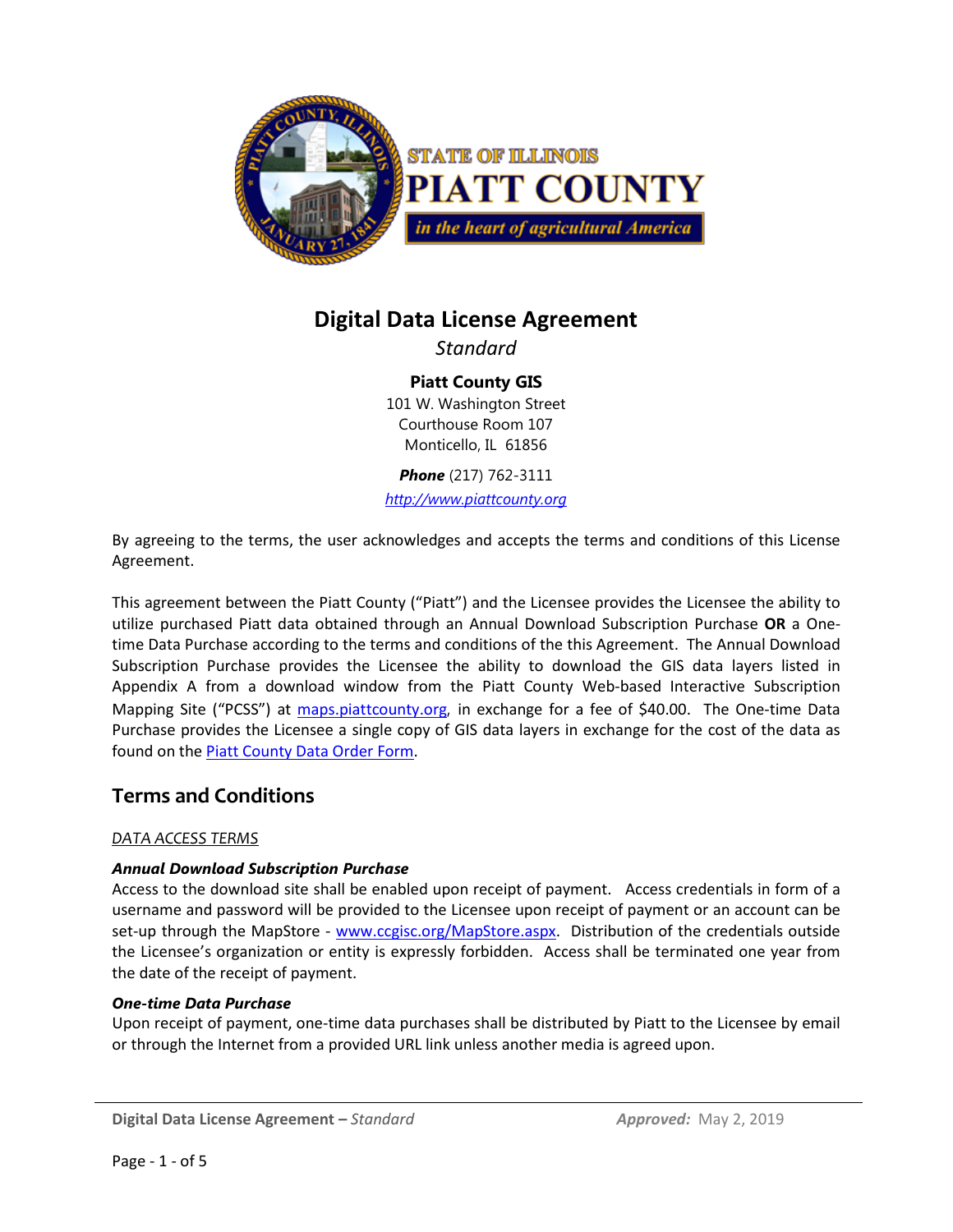## *NO WARRANTY*

The data files are provided "as is". There is no guarantee or warranty concerning the accuracy, adequacy, completeness, legality, reliability or usefulness of information contained in the data. This disclaimer applies to both isolated and aggregate uses of the data. **No warranty is made, either expressed or implied, as to any other matter whatsoever, including, without limitation, the condition of the product, merchantability, freedom from contamination by computer viruses and noninfringement of proprietary rights or its fitness for any purpose.** The burden for determining fitness for use lies entirely with the user.

#### *LIMITATION OF LIABILITY*

In no event shall Piatt be held liable for improper or incorrect use of the data and assumes no responsibility for anyone's use of the data. In no event shall Piatt have any liability whatsoever resulting from the use of the data by the Licensee for any consequential, incidental, indirect, special, or tort damages of any kind, including, but not limited to, any loss of profits, data or use; procurement of substitute goods or services or business interruption however, caused and on any theory of liability, whether in contract strict liability or tort (including negligence or otherwise) arising in any way out of use of or reliance on the data or arising out of the delivery, installation, operation, or user support relating to the same even if advised of the possibility of such damage. This limitation of liability applies to any damages or injury, including but not limited to those caused by any failure of performance, error, omission, interruption, deletion, defect, delay in operation or transmission, computer virus, theft destruction or unauthorized access to, alteration of, or use of data whether for breach of contract, tortious behavior, negligence or under any other cause of action.

## *PROTECTION OF PROPRIETARY RIGHTS BY LICENSEES*

Reproduction, resale, or redistribution of the digital data for use by others outside of the Licensee's organization or entity is expressly forbidden. Notwithstanding the above prohibition, digital data may be distributed by the Licensee in a "view–only" capacity on hardcopy, through digital documents or web-based maps if appropriately credited as set forth below. Reproduction or redistribution of digital data products derived from the provided digital data for use outside Licensee's organization is expressly forbidden without prior permission in writing from Piatt. The data provided by Piatt shall remain the property of Piatt, which shall retain all rights commensurate with ownership, including the right to sell, release, license, use, or provide the data to others as it deems appropriate in its sole discretion.

#### *DAYS AND HOURS OF OPERATION*

## *Annual Download Subscription Purchase*

Every effort will be made to ensure PCSS and download functionality are available seven days a week, 24 hours a day, including holidays. Exceptions include periods of preventive or remedial maintenance and/or operational or security issues. Piatt will not be liable, financially or otherwise, for periods of inaccessibility.

#### *One-time Data Purchase*

Piatt offices are generally open from 8:30am to 4:30pm Monday through Friday, except on County holidays.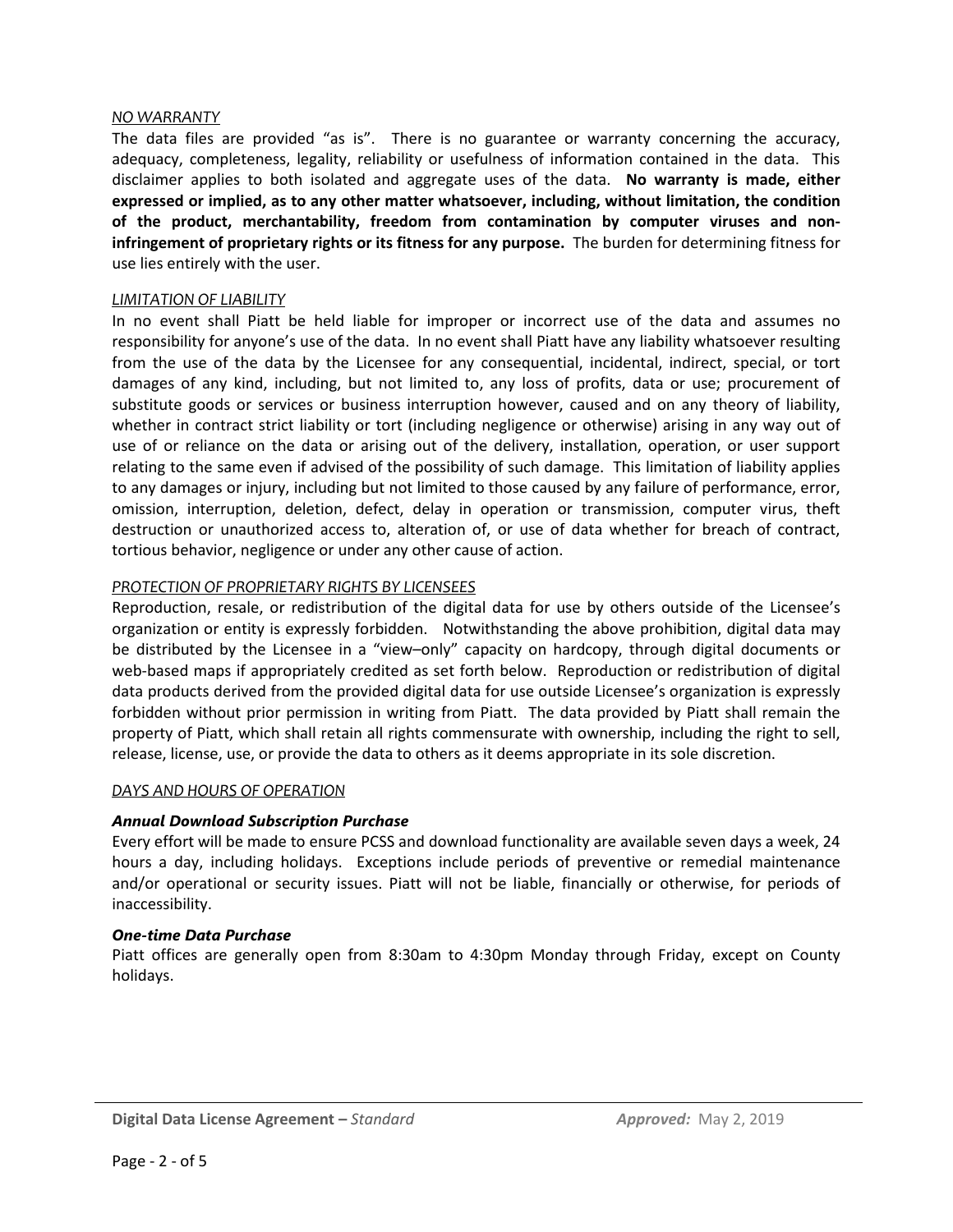## *OBLIGATIONS*

### *Annual Download Subscription Purchase*

It is the responsibility of the Licensee to purchase, obtain, and install all necessary equipment, software and services necessary to properly download the Piatt GIS data layers from PCSS. The Licensee is responsible for ensuring the access credentials are not distributed outside of the Licensee's organization or entity.

#### *One-time Data Purchase*

It is the responsibility of the Licensee to purchase, obtain, and install all necessary equipment, software and services necessary to utilize the purchased GIS data layers.

#### *CREDITS*

#### Source to list: *Piatt County GIS*

Any hard copy, digital or web-based documents/maps that are distributed outside of the Licensee's organization either by permission of CCGISC or in a "view-only" capacity, utilizing any of the data, modified or otherwise, shall clearly indicate Piatt as the data source. If the Licensee has modified or supplemented the data in any way, the Licensee is obligated to describe the types of modifications or supplementation they have performed within the publication. The Licensee specifically agrees not to misrepresent any data, nor to expressly or impliedly state any changes made in the data have been approved by Piatt unless prior written approval by Piatt has been obtained.

#### *TERMINATION*

This Agreement may be terminated immediately by Piatt for Licensee's failure to comply with any of the terms of this Agreement or failure to perform any of its obligations. This Agreement shall also terminate immediately if the Piatt County Board fails to appropriate or continue funding for services provided under this Agreement.

#### *REMEDY FOR VIOLATION*

In the event the Licensee exceeds the scope of this License Agreement or in any other manner violates the terms and conditions hereof, Piatt shall have the right to enjoin such activities as violate the terms of this Agreement and may seek any other allowable remedies, including the right to obtain its reasonable costs and attorney fees in connection therewith.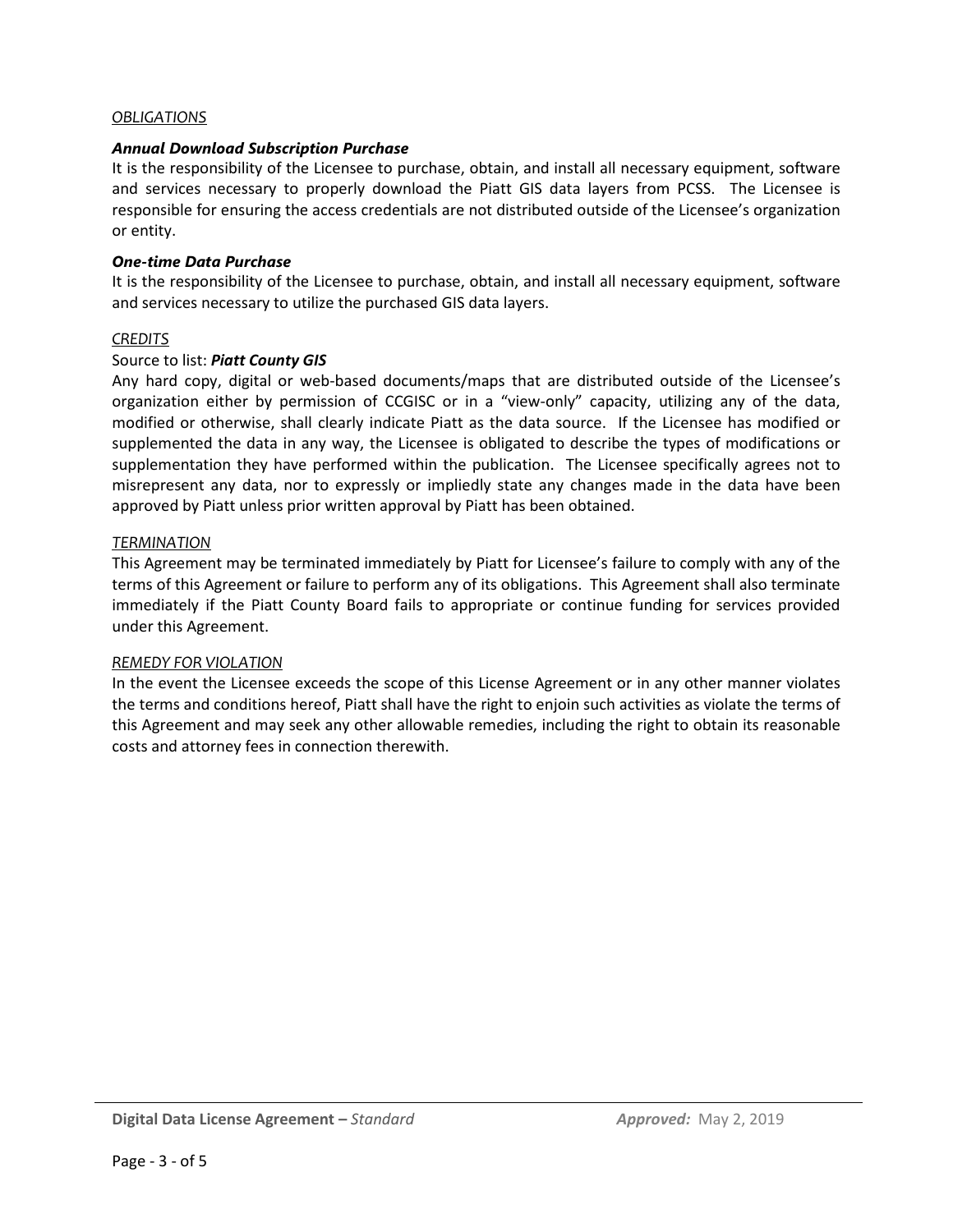The Licensee hereby agrees to the terms and conditions of this AGREEMENT and agrees to abide by the same.

Licensee (Organization or Company Name; if not part of an Organization or Company print first and last name)

| Phone                              | City, State, Zip |      |
|------------------------------------|------------------|------|
|                                    |                  |      |
| By: (Printed Name)                 |                  |      |
|                                    |                  |      |
| Title (if part of an organization) |                  |      |
|                                    |                  |      |
| E-mail                             |                  |      |
|                                    |                  |      |
| Subscriber or Licensee Signature   |                  | Date |
| For Internal Use Only:             |                  |      |
| Data Sales Number: _               |                  |      |
|                                    |                  |      |

# **Supplemental Information**

Inquiries regarding the Agreement should be directed to Keri Nusbaum, Zoning and GIS Administrator at zoning@piattcounty.org or 217.762.3111.

## **Payment by Check:**

Mail or email this entire agreement, signed and dated, along with payment by check to:

# **Piatt County GIS**

101 W Washington Street Courthouse Room 107 Monticello, IL 61856

## **Payment by Credit Card:**

Email the entire agreement to **[zoning@piattcounty.org](mailto:zoning@piattcounty.org)**, upon receipt a PayPal invoice will be e-mailed to you.

*NOTE:* The Annual Download Subscription can be purchased using a credit care through the Maps Store at [www.ccgisc.org/MapStore.aspx.](http://www.ccgisc.org/MapStore.aspx)

**Digital Data License Agreement –** *Standard Approved:* May 2, 2019